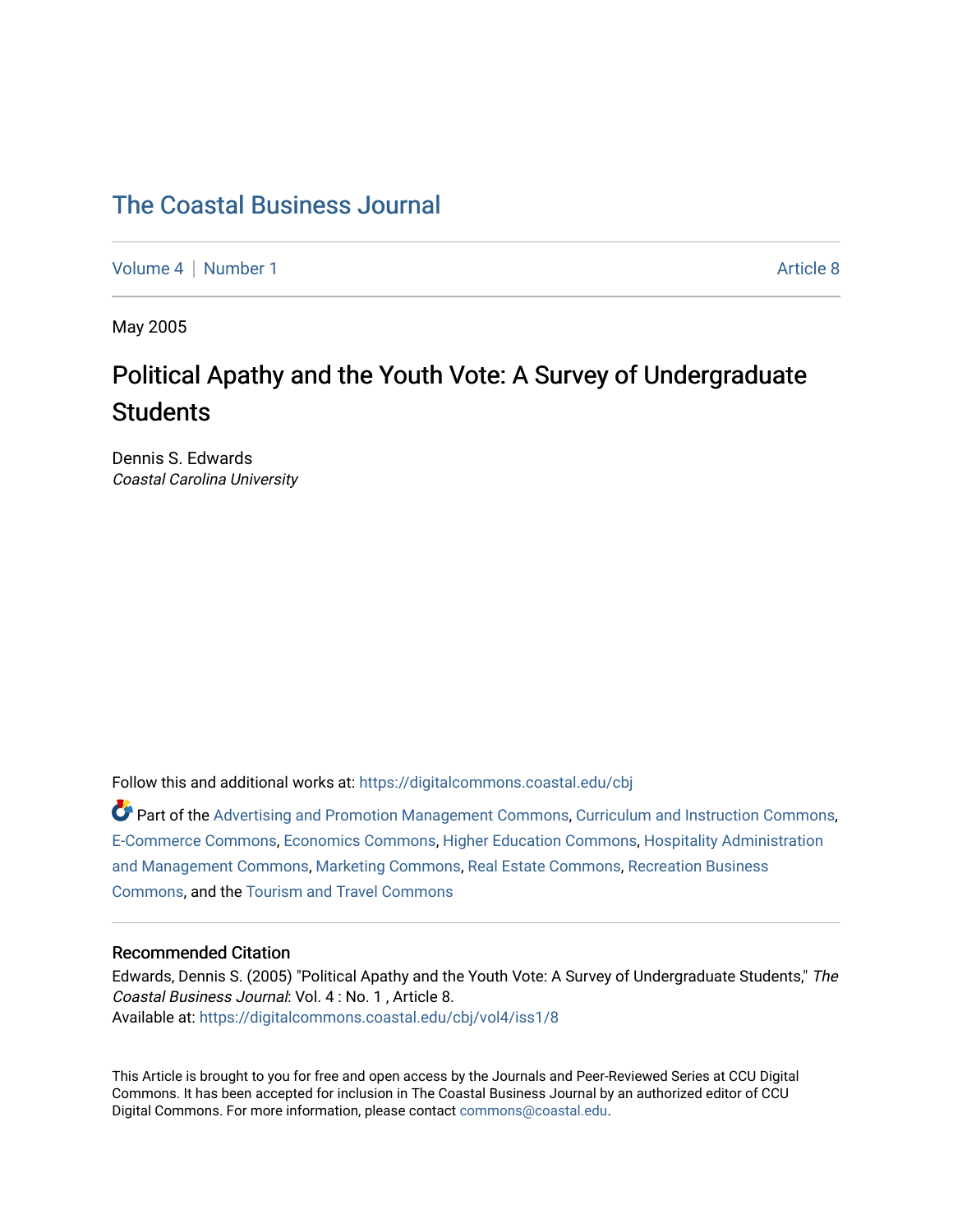# **POLITICAL APATHY AND THE YOUTH VOTE: A SURVEY OF UNDERGRADUATE STUDENTS**

#### **Dennis S. Edwards, Coastal Carolina University**

#### **ABSTRACT**

*Data from past national elections have illustrated that the 18-24 age group is the most apathetic to the democratic process. This paper surveys a broad percentage of students at a midsize regional university in the southeastern United States. The survey is done in order to measure voter registration and participation, civic awareness, and the students' average political leaning. I observe that while voting-age students are rather apathetic, they performed better than the national 18-24 age group in the presidential election of 2000. Upon surveying a small sample of faculty at the same university, it appears that the positive correlations of both age and education with voting activity are reinforced.* 

#### **INTRODUCTION**

 Should college faculties be teaching civic awareness as well as capital budgeting, cost accounting, and Shakespeare? Compiled data from past national elections in the United States have had a common theme: the youth are the smallest voting bloc; therefore, they must be apathetic to the political process (note the downward trend in Figure 1). This paper investigates whether students at a regional university in the southeastern United States are more or less apathetic than overall national data suggests.

 Lottes and Kuriloff (1994) echo the notion that college faculty feel it is their mission to do more than expose students to academics. In surveying predominantly Caucasian students at an East Coast, highly selective university, they found that students become more liberal and tolerant of homosexuality as college experience grows. Clearly, and Lottes and Kuriloff acknowledge this, these results cannot be applied to all universities. Interestingly, Loeb and Magee (1992) find similar results. In surveying 17-19 year old commuters in a beginning psychology course at a four-year university, they found that student prejudice toward many religions, ethnic, and stigmatized groups fell over time.

 To this end, I have surveyed a rather broad, representative sample of students at the university. With this information, I seek to get a feel for student participation in the national elections of 2000 and 2002, as well as the political leaning of the average student. I also provide an analysis of basic civics knowledge to determine if this provides any insights into political activism or apathy among the student population.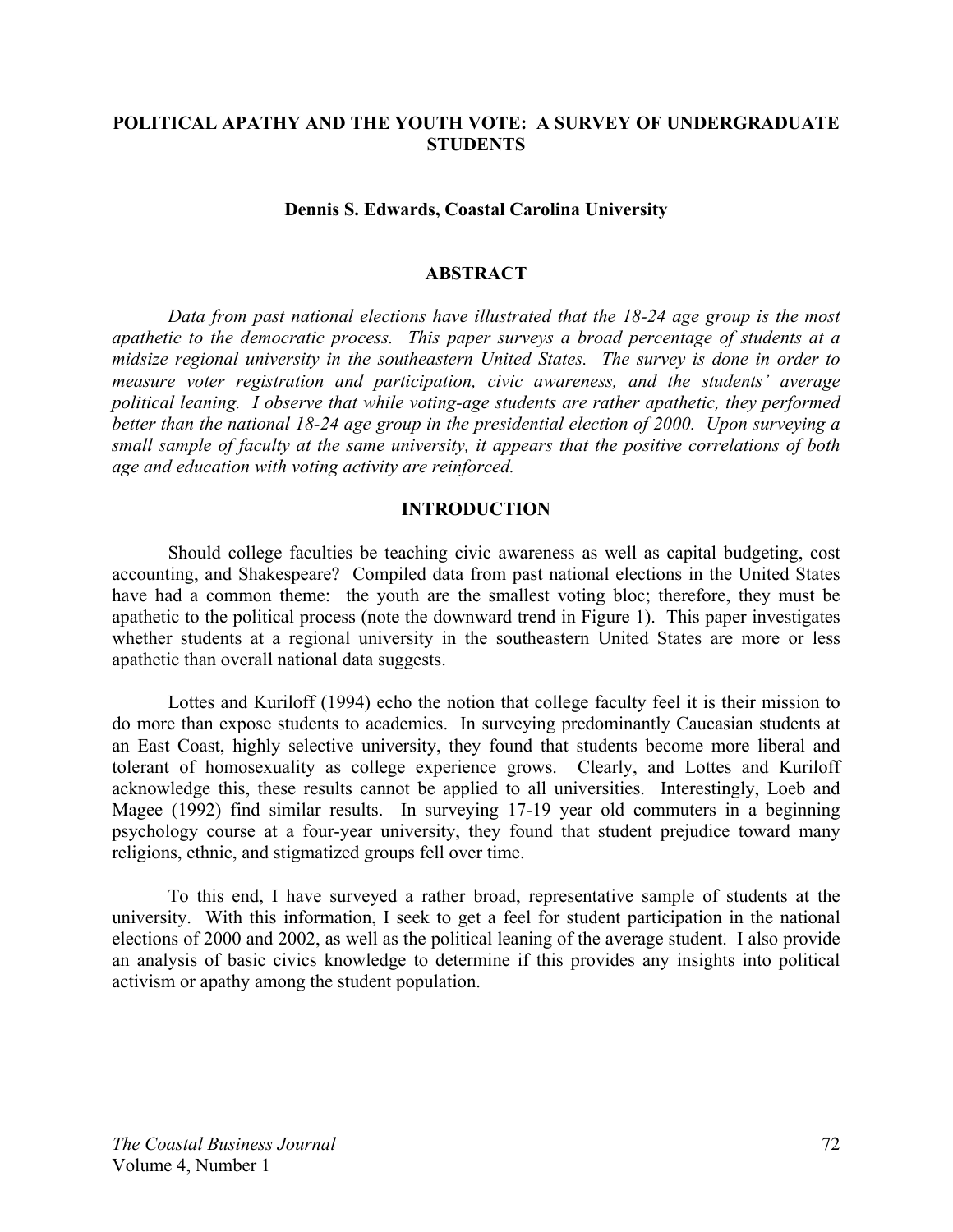

**Figure 1--Vote Participation--18-24 Years Old**

 In 1966, UCLA began surveying freshmen. At that time, 86% of students desired to foster a "meaningful philosophy of life." That number has fallen to 39% now. Additionally in 1966, 42% thought "being very well off financially" was necessary. That number is 74% now (Vanderkam, 2004). New York writer Laura Vanderkam uses this information to conclude that these survey numbers in 1966 were the impetus for conservative movements to claim that academic institutions lean decidedly to the left (Vanderkam, 2004). But notice the reversal in these numbers from 1966 to today. With this information, are universities (or at least UCLA) beginning to lean rightward?

 This study leads to the conclusion that while some students are rather apathetic to the political process (participation in 2000 and 2002 was less than 50% of those of voting-age), they tend to be more active in a presidential election than national numbers would imply from the 18- 24 age group. Additionally, using a small sample of faculty and staff at the same institution, it appears that participation and civic awareness increase with age, which is in line with standard thinking.

# **MOTIVATION AND METHODOLOGY**

 As alluded above, a common theme echoed by many conservative pundits is that college faculties lean to the left. For example, young syndicated columnist Ben Shapiro has written a book that accuses liberal faculty members of indoctrinating students with dogma. He writes,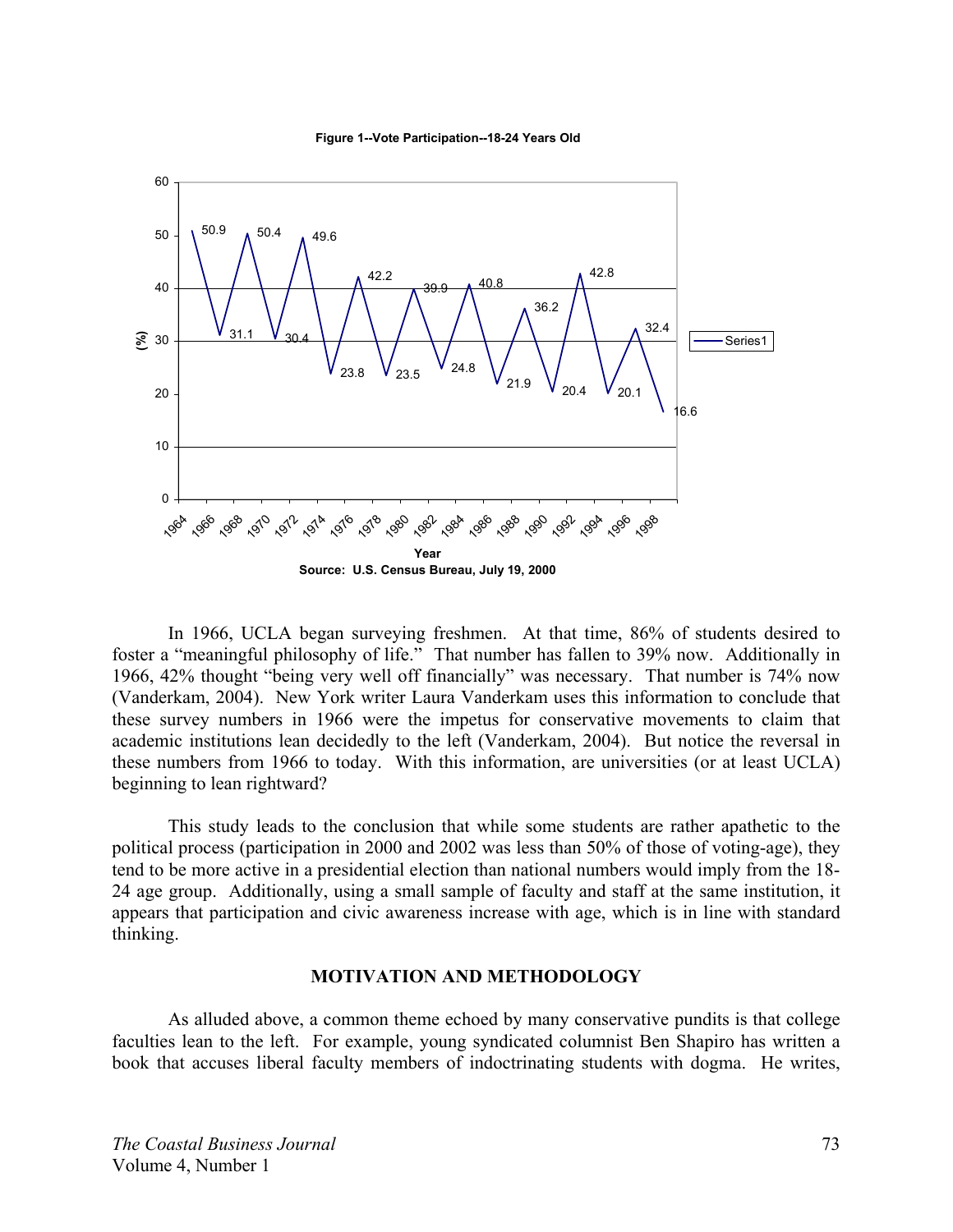"Leftists dominate the universities…and they use their power to mold impressionable minds. From the administration to the student government, from the professorate to the student media, college students cannot escape the clutches of rabid liberalism" (Shapiro, jacket, 2004).

Can liberal teaching then lead to liberal students? In reality, most students flock to a college or university that is a fit for them, not necessarily based on political activity alone. In an article in *The Princeton Review*, the top 10 most politically liberal and top 10 most politically conservative colleges were provided, culminating from the *Review*'s survey data of thousands of college students.

The top 10 liberal colleges in the *Review* were:

1. Bard College (NY), 2. Hampshire College (MA), 3. Sarah Lawrence College (NY), 4. New College of Florida (FL), 5. Wesleyan University (CT), 6. Grinnell College (IA), 7. Reed College (OR), 8. Macalester College (MN), 9. Oberlin College (OH), and 10. Vassar College (NY).

 Of interest in this list is how many of the schools (five) are located in the northeastern United States, which in 2000 went decidedly "blue" for Al Gore. Three are in New York alone. Of the other five schools, Gore carried the states of Oregon, Minnesota, and Iowa (and losing Florida by only 537 votes). Gore thus carried eight of the ten locations. Kerry carried seven of the ten in 2004.

The top 10 conservative colleges listed in the *Review* were:

1. Washington and Lee University (VA), 2. Hampden-Sydney College (VA), 3. Brigham Young University (UT), 4. United States Naval Academy (MD), 5. Samford University (AL), 6. United States Air Force Academy (CO), 7. University of Mississippi (MS), 8. Texas A & M University (TX), 9. University of Dallas (TX), and 10. Wheaton College (MA).

 These schools are mainly in the mid-Atlantic, near west, southwest, and Deep South. With the glaring exception of Wheaton College in Massachusetts, these locations are not much of a surprise (not even the USNA, given that many in the military stereotypically are thought to lean right of center). Of these locations, Bush carried eight of ten, with Texas (Bush's home state), Virginia, Alabama, Mississippi, and Utah being solid "red" states in 2000 and 2004.

 But the prime motivation of this paper is not to place the surveyed university in one of these lists (even though Bush solidly carried the university's location--South Carolina--in 2000 and 2004), but to get a gauge of who a representative sample of the students are, as well as their knowledge of basic civics and political participation. Interestingly enough, Michael Negron and Princella Smith, two youths who won MTV's Choose or Lose essay contests, dispute the notion of political apathy, and claim that the current generation of 18-29 year-olds does not believe that politics can improve communities. Additionally, they correctly state that the current youth should care the most about presidential elections, given that their generation is the voting bloc that will have to live the longest with the outcome (Negron and Smith, 2004).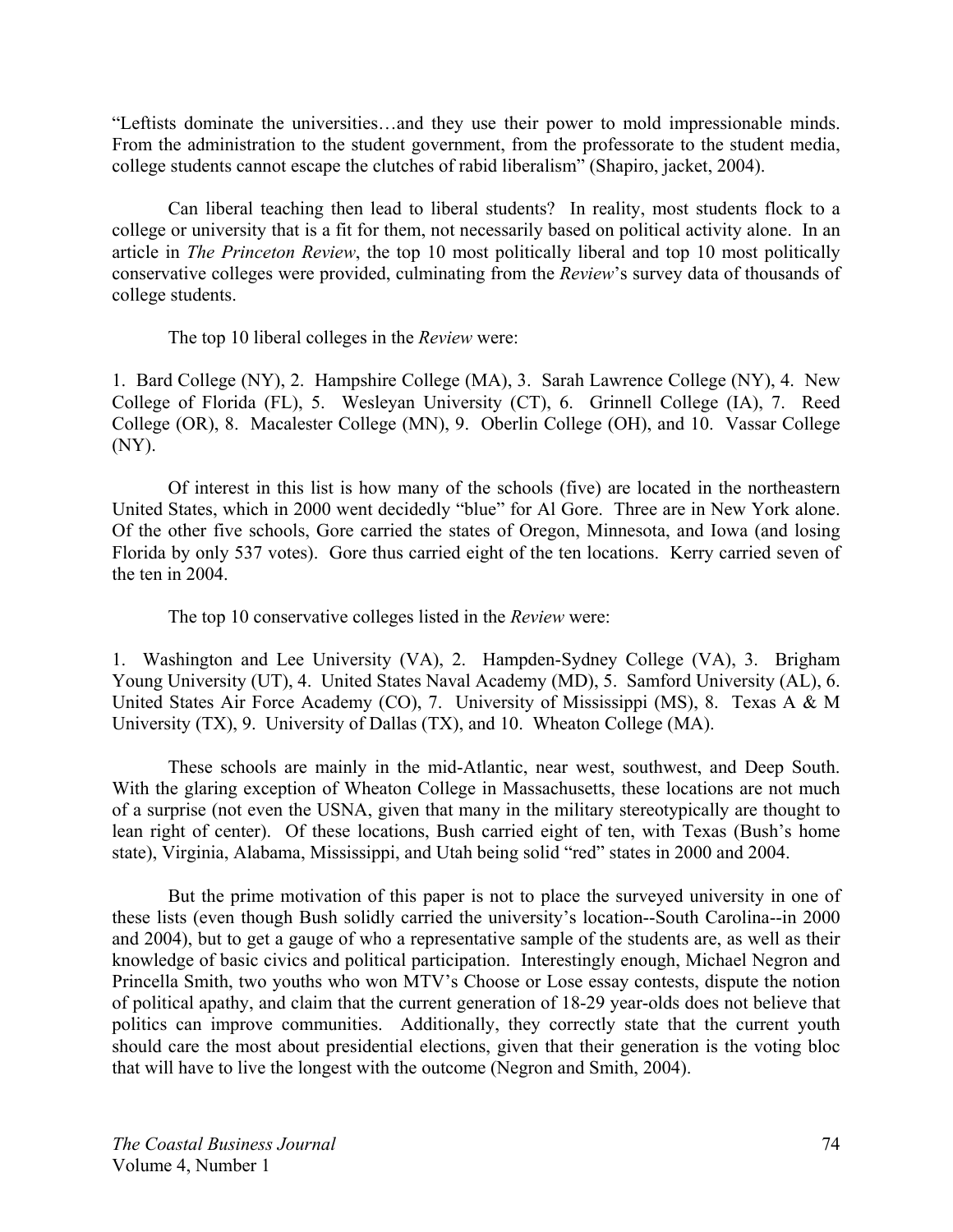Regarding political apathy, Pedersen (1978) analyzed the relationship between apathy and electoral change, using data from the Survey Research Center of the University of Michigan for the six presidential elections from 1952 to 1972. He found that in instances where apathy does influence elections, the apathetic citizens tend to assist incumbents. Pedersen also claims that apathetic voter behavior is not standard, but varies according to individual campaigns.

 Do apathetic, noninformed voters disproportionately influence party shifts in elections? Past convention (although by no means unanimously accepted), claims that the least informed voter is the most likely to change his or her vote, owing to no party allegiance. See studies by: Berelson, Lazarsfeld, and McPhee 1954; Dreyer 1971 for support of this convention. Studies opposing this supposition can be found in Key (1966) or Benewick, Birch, Blumler, and Ewbank (1969).

 An interesting work by McDonald and Popkin (2001) claims that it isn't nonvoting that has increased since 1972, but the ineligible population of the country (which is included in voting-age population, such as noncitizens and felons). However, Boyte (1991) refers to the film *Pump Up the Volume* to claim that youth are not apathetic, but actually disgusted with adults' seeming inability to solve age-old social problems. He goes on to say that civic education should focus less on conventional politics and more on problem-solving skills.

 Michael Nelson (1995), professor of political science, tells of an interesting game of word association he uses on the first day of introductory American government classes. When he says "politics," students reply with "corrupt, dirty, games-playing, ego trip, a waste (p. 72)." Mark Strama (1998), of Rock the Vote, echoes this sentiment, explaining that youth do not trust politicians or the political process. In fact, this demographic substitutes volunteer work for participation in politics. Similar arguments can be found in Cone, Cooper, and Hollander (2001).

 Also regarding the youth vote, an interesting work by Levine and Cureton (1998) explains that previous generations had one momentous "where were you when" moments, such as the bombing of Pearl Harbor or the Kennedy assassination. During their comprehensive work spanning data from 1993-1997, they claim the youth generation of the time did not have that one historical moment. The work is outdated now, however. The terrorist attacks of September 11, 2001 have likely changed that notion. One curious result from their data however, was that students painted a bleak picture about politics, but had an upbeat feel for the future. Levine and Cureton's work also makes the same claim that the youth feel they inherited the world's problems from prior generations, and it is up to them to fix things. In order to do this, students are becoming more activist. Keiser (2000) is also trying to reverse the apathy trend, having formed the Foundation for Individual Responsibility and Social Trust (FIRST). Her organization is trying to bring the goals of Generation X to the attention of presidential campaigns.

 With respect to the youth bloc, an editorial in *USA Today* just before the 2004 Democratic National Convention accused both the president and Senator John F. Kerry of ignoring the under-30 vote. The allusion was that both candidates are more focused on Electoral College arithmetic than on specific demographics (*USA Today* Editorial, 2004). Both chairs of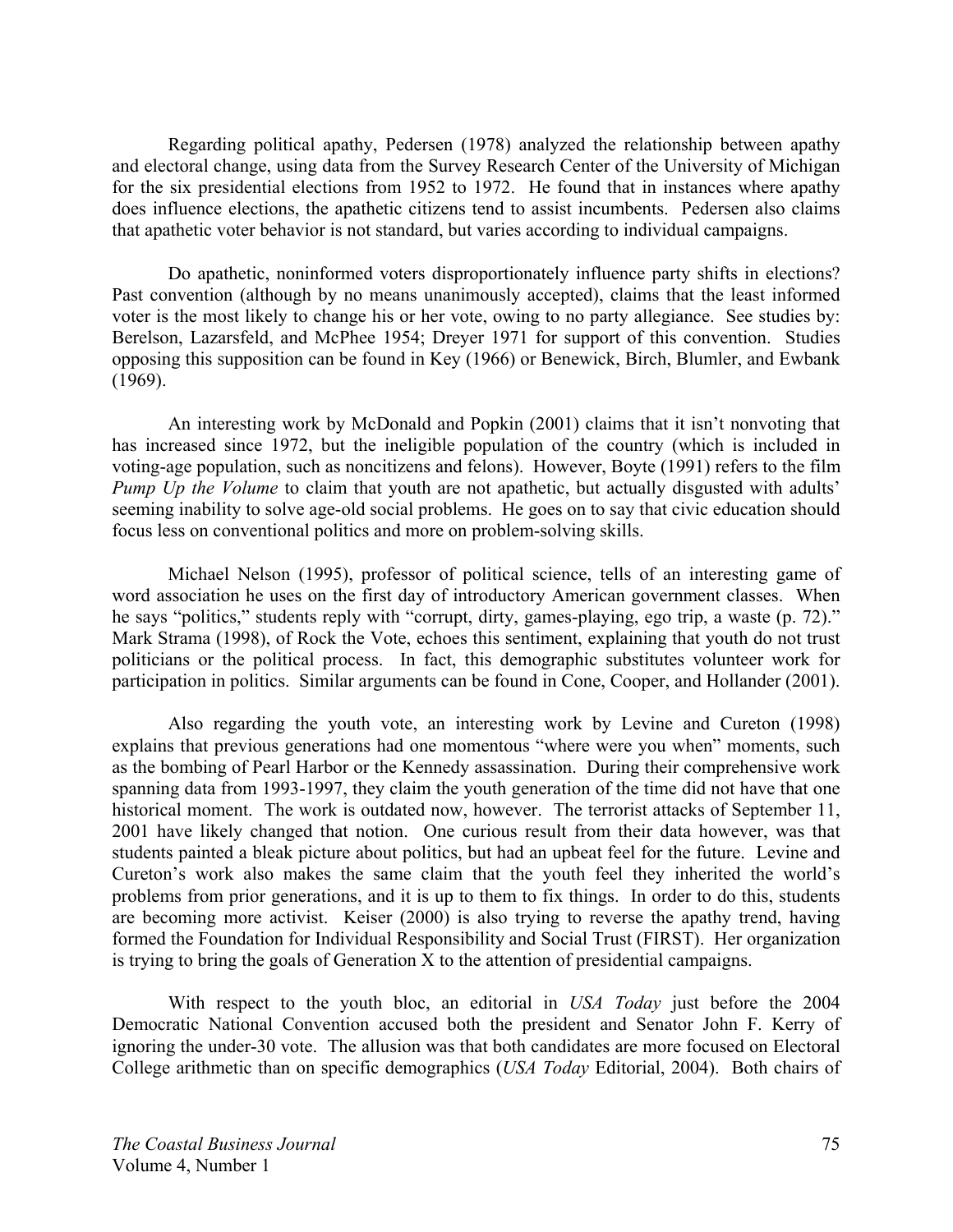the major political parties countered the editor's viewpoint. Then-Democratic National Committee Chairman Terry McAuliffe described that the DNC's voter-registration drives, issuebased seminars, and college campus training sessions (for Democratic campaigns) have served to connect with young people (McAuliffe, 2004). Then-Republican National Committee Chairman Ed Gillespie argued that student leaders are conducting grassroots efforts for voter registration and dissemination of the party message. Additionally, the RNC rolled out "Reggie the Registration Rig" (an 18-wheeler) to travel to youth events (Gillespie, 2004). Meanwhile, Bennett (1997) makes an interesting claim that even in instances where youth are politically interested, it is usually about events abroad, moreso than in the United States.

In gathering data for this paper, surveys were distributed to thirteen classes without prior warning. The surveys were given on the spot in the Spring 2004 semester, with no student collaboration allowed. Appendix 1 lists the course names, category, and the estimated percentage of juniors and seniors (those most likely to have been of voting-age in 2000 and/or 2002) in each class. Seven of the thirteen courses surveyed were business courses, while four were humanities or social science courses (so-called soft sciences vis-à-vis sociology). Lastly, two courses were chemistry sections (or so-called hard sciences). I feel this provides a viable cross sample of student data.

 Regarding the survey itself, students were asked if they were residents of South Carolina or out-of-state, whether they were male or female, and whether they were over 21 years of age. These were the only demographics sought, given that the focus was not solely on what motivated students' votes.

 Students were also asked four basic civics questions, most if not all which are covered in a high school civics class. Students were asked how many people made up the U.S. House of Representatives, how many people made up the U.S. Senate, who the president of the Senate is, and where tax legislation originates. People were also asked to identify themselves with a political party (Republican, Democrat, or Independent), as well as if they were registered to vote. Voter participation was also asked regarding the national elections of 2000 and 2002. In the case of the presidential election, students were asked their voting choice (Bush, Gore, Other, Did not vote, Not old enough to vote), while in the midterm 2002 election, they were merely asked about participation (Yes, No, Not old enough to vote). All responses were anonymously received.

 The reader should be aware that the survey results tabulated below are not scientific, in that no error margin is calculated for non-responses. In other words, only the respondents' answers are tabulated as a percentage of the entire number of surveys. In situations where the students did not respond to a civics question, this wasn't counted as incorrect. Only the students who answered correctly as a percentage of the whole are reported. With respect to the questions pertaining to voting choice, only the students who gave an answer are reported as the total *n* number of surveys for the elections of 2000 and 2002. Additionally, to account for the fact that some of the classes had international students, certain results should be interpreted as a percentage of *voting-age* and not *eligible* voters. This is in line with terminology used by the Federal Election Commission.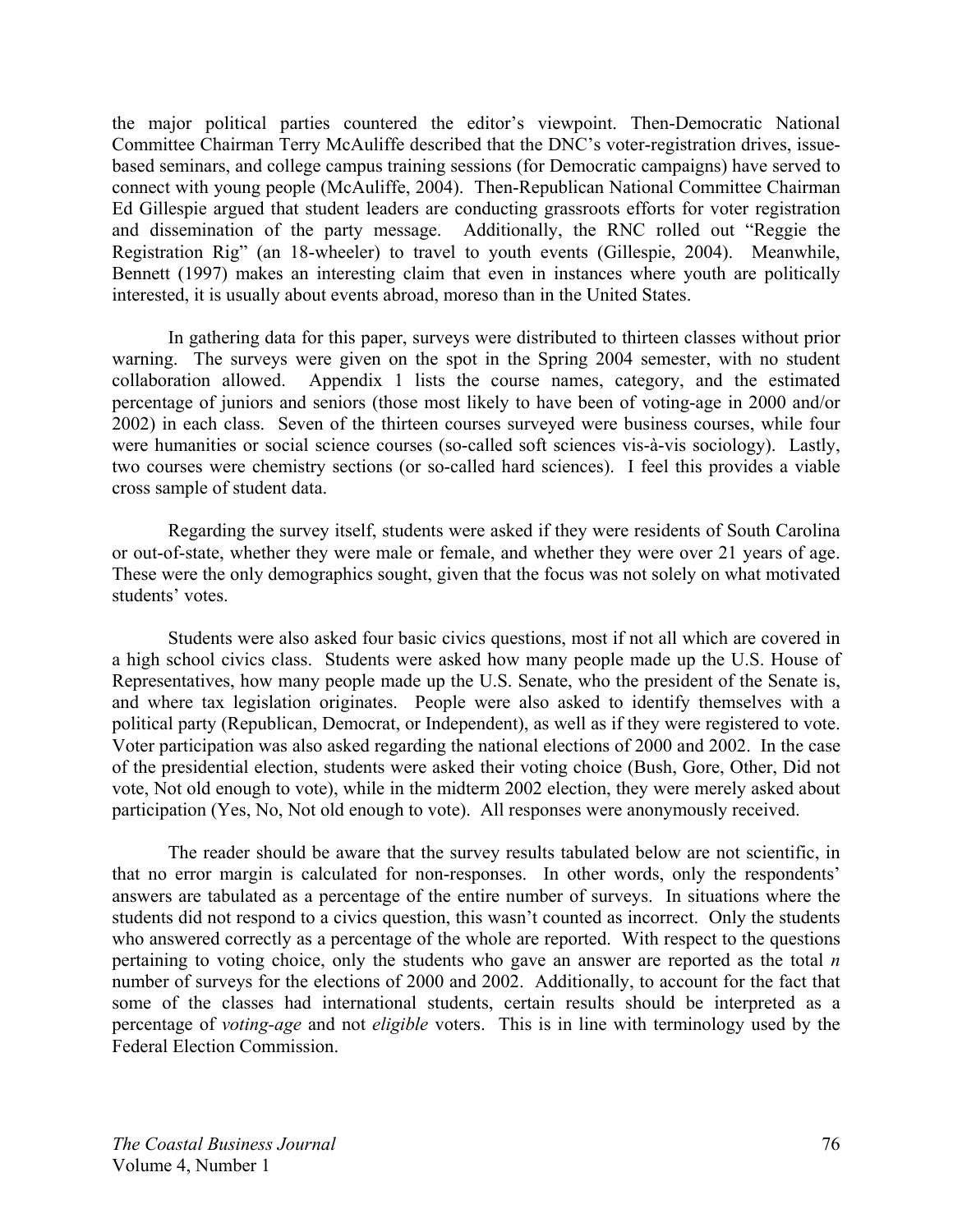#### **RESULTS**

 Table 1 simply lists the general demographics compiled in the survey data. The total number of surveys, 446, represents 6.58% of the university's Fall 2003 enrollment. Therefore, I feel confident in the following approximations given that this is a higher percentage of the population surveyed than is done in presidential polling. Of the students surveyed, just over half were residents of South Carolina and male. This is closely representative of the general population of South Carolina. According to the U.S. Bureau of the Census, in 2000, just over half the population in South Carolina was female. Additionally, 36% of those surveyed indicated they were over 21 years of age.

| <b>Course</b> | n   | <b>SC Resident</b> | <b>Male</b> | Over <sub>21</sub> |
|---------------|-----|--------------------|-------------|--------------------|
| 1             | 55  | 38                 | 24          | 9                  |
| 2             | 13  | 9                  | 6           | 11                 |
| 3             | 21  | 7                  | 10          | 11                 |
| 4             | 40  | 25                 | 24          | 11                 |
| 5             | 41  | 19                 | 23          | 7                  |
| 6             | 24  | 17                 | 8           | 17                 |
| 7             | 30  | 16                 | 21          | 5                  |
| 8             | 40  | 23                 | 27          | 12                 |
| 9             | 35  | 19                 | 26          | 22                 |
| 10            | 57  | 30                 | 29          | 14                 |
| 11            | 20  | 9                  | 14          | 11                 |
| 12            | 70  | 35                 | 22          | 31                 |
|               |     |                    |             |                    |
| <b>Totals</b> | 446 | 247                | 234         | 161                |
| (% )          |     | 55.38              | 52.47       | 36.10              |

| <b>Table 1—General Demographics</b> |  |  |
|-------------------------------------|--|--|
|-------------------------------------|--|--|

\*Note: A total of 28 students identified themselves as *international* (or 6.3% of respondents). I did not wish to exclude these students from study, which is why the term *voting-age* is used instead of *eligible*, as described above.

 When asked to identify their political affiliation, Table 2 shows that 43% of students indicated they were Republicans, with 29% reporting as Democrats. It is interesting to note that nearly the same percentage (28%) responded as Independent. Perhaps students are increasingly wishing that they not be labeled when it comes to politics. This could be an important finding for Republican and Democratic grassroots organizations and party voting drives. For seminal works on measuring party identification, see Craig (1985) and Miller and Wattenberg (1983).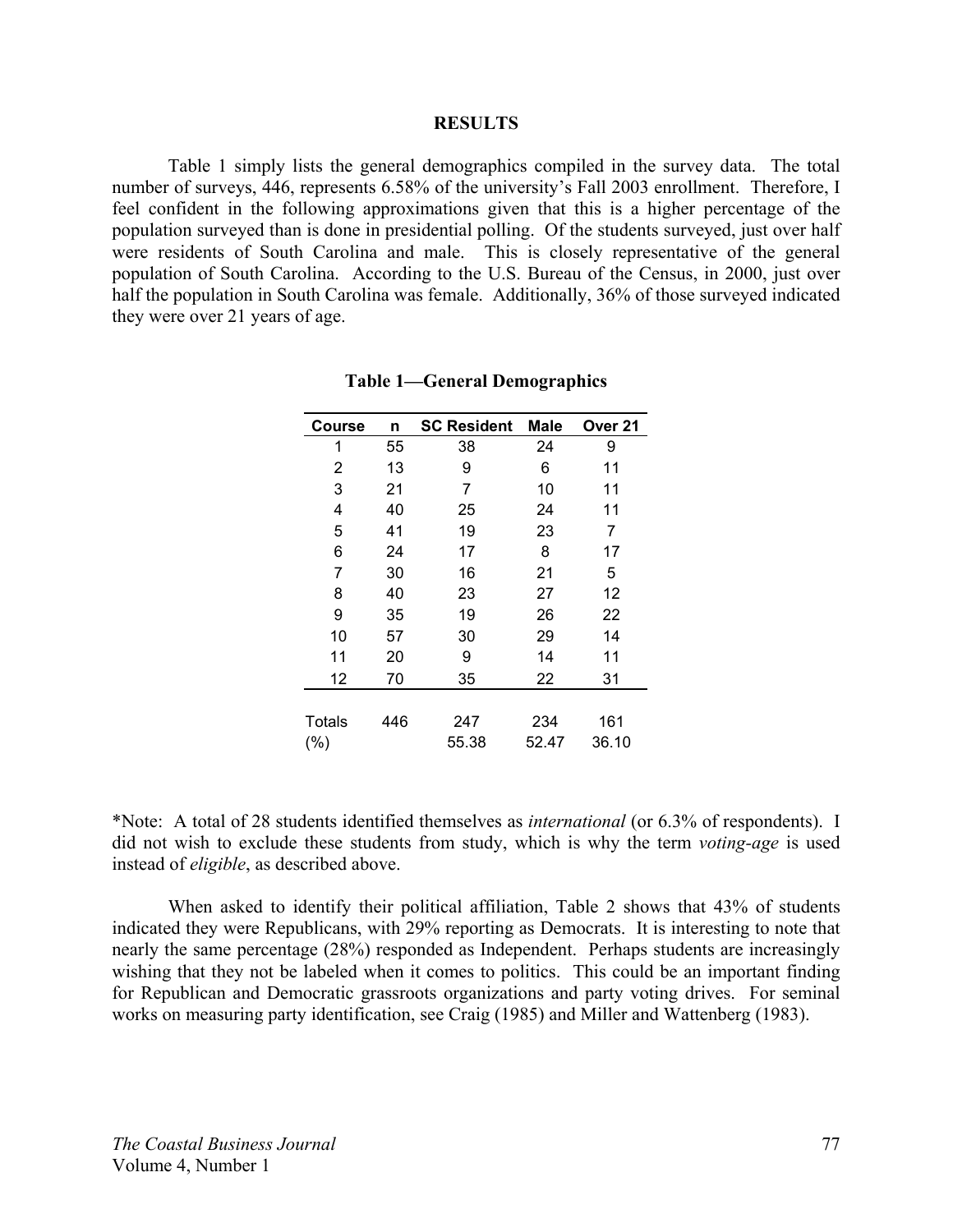| Party   |     |       |       |                                 |       |       |       |
|---------|-----|-------|-------|---------------------------------|-------|-------|-------|
| Course  | n   |       |       | Republican Democrat Independent | (%) R | (%) D | (%) I |
| 1       | 53  | 25    | 13    | 15                              | 47.17 | 24.53 | 28.30 |
| 2       | 12  | 6     | 4     | 2                               | 50.00 | 33.33 | 16.67 |
| 3       | 21  | 9     | 3     | 9                               | 42.86 | 14.29 | 42.86 |
| 4       | 39  | 14    | 15    | 10                              | 35.90 | 38.46 | 25.64 |
| 5       | 40  | 16    | 12    | 12                              | 40.00 | 30.00 | 30.00 |
| 6       | 24  | 9     | 10    | 5                               | 37.50 | 41.67 | 20.83 |
| 7       | 27  | 17    | 7     | 3                               | 62.96 | 25.93 | 11.11 |
| 8       | 39  | 18    | 7     | 14                              | 46.15 | 17.95 | 35.90 |
| 9       | 33  | 10    | 14    | 9                               | 30.30 | 42.42 | 27.27 |
| 10      | 51  | 25    | 15    | 11                              | 49.02 | 29.41 | 21.57 |
| 11      | 19  | 13    | 3     | 3                               | 68.42 | 15.79 | 15.79 |
| 12      | 65  | 21    | 20    | 24                              | 32.31 | 30.77 | 36.92 |
|         |     |       |       |                                 |       |       |       |
| Totals  | 423 | 183   | 123   | 117                             |       |       |       |
| $(\% )$ |     | 43.26 | 29.08 | 27.66                           |       |       |       |

# **Table 2—Political Affiliation**

When separating the business classes surveyed from those that are non-business (a 7:5 course ratio), the percentages do not significantly change from the combined affiliation data:

|             | <b>Business</b> | Non-Business |
|-------------|-----------------|--------------|
| Republican  | 44%             | 43%          |
| Democrat    | 29              | 29           |
| Independent |                 | 28           |

 Table 3 reports student registration and their voting choices in 2000. Only 275 out of 406 respondents (roughly 68%) indicated they were registered voters. Given that nearly all college students are at least 18 years of age, this statistic highlights student apathy for the political process. Nationally, close to 70% of citizens indicated they were registered in 2000 (Jamieson, Shin, and Day, 2002). Among those aged 18-24 (hence the majority of students in the survey), the percentage registered is only 50.7%. Accordingly, the sample may not be as apathetic as the overall population. This is likely due to the notion that the higher educated tend to be more active politically.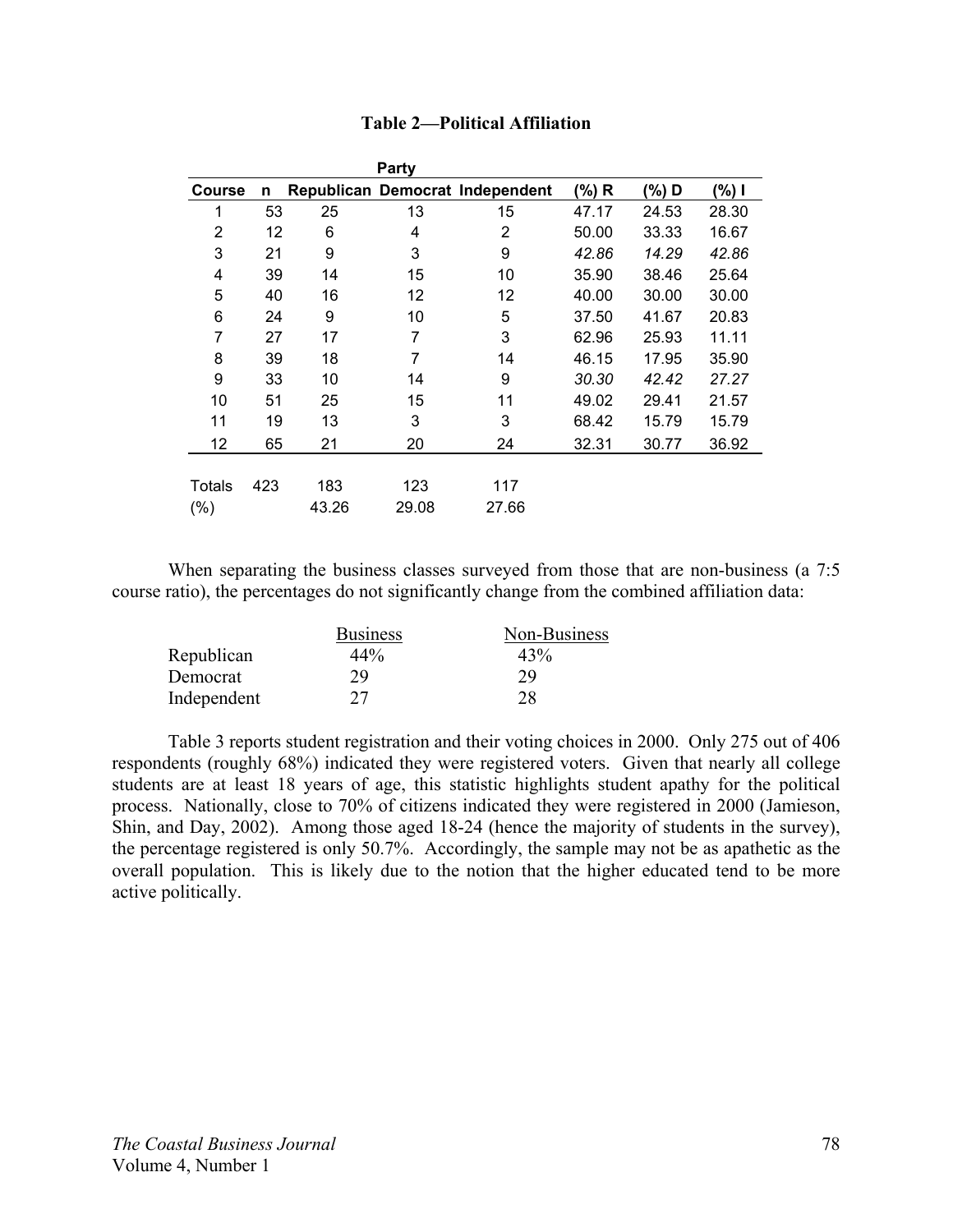| <b>Course</b> | n   | Registered | <b>Bush</b> | Gore           |   |     | Other Underage Did not vote |
|---------------|-----|------------|-------------|----------------|---|-----|-----------------------------|
| 1             | 51  | 29         | 7           | 6              | 0 | 29  | 9                           |
| 2             | 11  | 6          | 3           | 1              | 0 | 0   |                             |
| 3             | 21  | 13         |             | 0              | 1 | 2   | 11                          |
| 4             | 37  | 25         | 3           | 4              | 0 | 17  | 13                          |
| 5             | 40  | 25         |             | 3              | 0 | 14  | 16                          |
| 6             | 24  | 21         |             | 4              | 0 | 2   | 11                          |
| 7             | 21  | 17         | 4           | $\overline{2}$ | 0 | 9   | 6                           |
| 8             | 36  | 26         | 9           | $\overline{2}$ | 0 | 13  | 12                          |
| 9             | 33  | 24         | 10          | 3              | 0 | 6   | 14                          |
| 10            | 49  | 31         | 8           | 3              | 0 | 22  | 16                          |
| 11            | 18  | 15         | 6           | 2              | 1 | 5   | 4                           |
| 12            | 65  | 43         | 8           | 8              | 4 | 20  | 25                          |
|               |     |            |             |                |   |     |                             |
| <b>Totals</b> | 406 | 275        | 79          | 38             | 6 | 139 | 144                         |

**Table 3—Registration and Voting Choice (2000)** 

Lack of enthusiasm for the political process is further illustrated by the fact that only 123 votes were cast out of 275 registered voters in 2000, or 45%. According to the U.S. Census Bureau, an impressive 86% of registered voters cast their vote in the presidential election of 2000 (Jamieson et al., 2002). The 41% deficiency to the national percentage overwhelmingly shows the apathy among the youth. Among the 18-24 age group however, only 36.1% voted in the presidential election (Jamieson et al., 2002). While the sample's participation is still low, it is above the national level. It should also be noted that over one-third of the survey respondents indicated they were not old enough to vote in 2000. This most likely represents freshmen and sophomores who were surveyed.

When again separating the business and non-business courses vis-à-vis voting choice:

|             | <b>Business</b> | Non-Business |
|-------------|-----------------|--------------|
| <b>Bush</b> | 20%             | 18%          |
| Gore        |                 | 12           |
| Other       |                 |              |
| Underage    | 35              | 34           |
| N٥          | 38              | 33           |

Of the business students, 20% indicated they voted for Texas Governor George W. Bush (a plurality among the candidates), 7% went for Vice President Al Gore, and a marginal percentage for Other. What is alarming is that 38% of business students replied that they did not vote in 2000.

 Regarding the non-business students, Bush again wins a plurality of voters, but his margin over Gore is smaller (18% to 12%). The percentage spread dropping from thirteen to six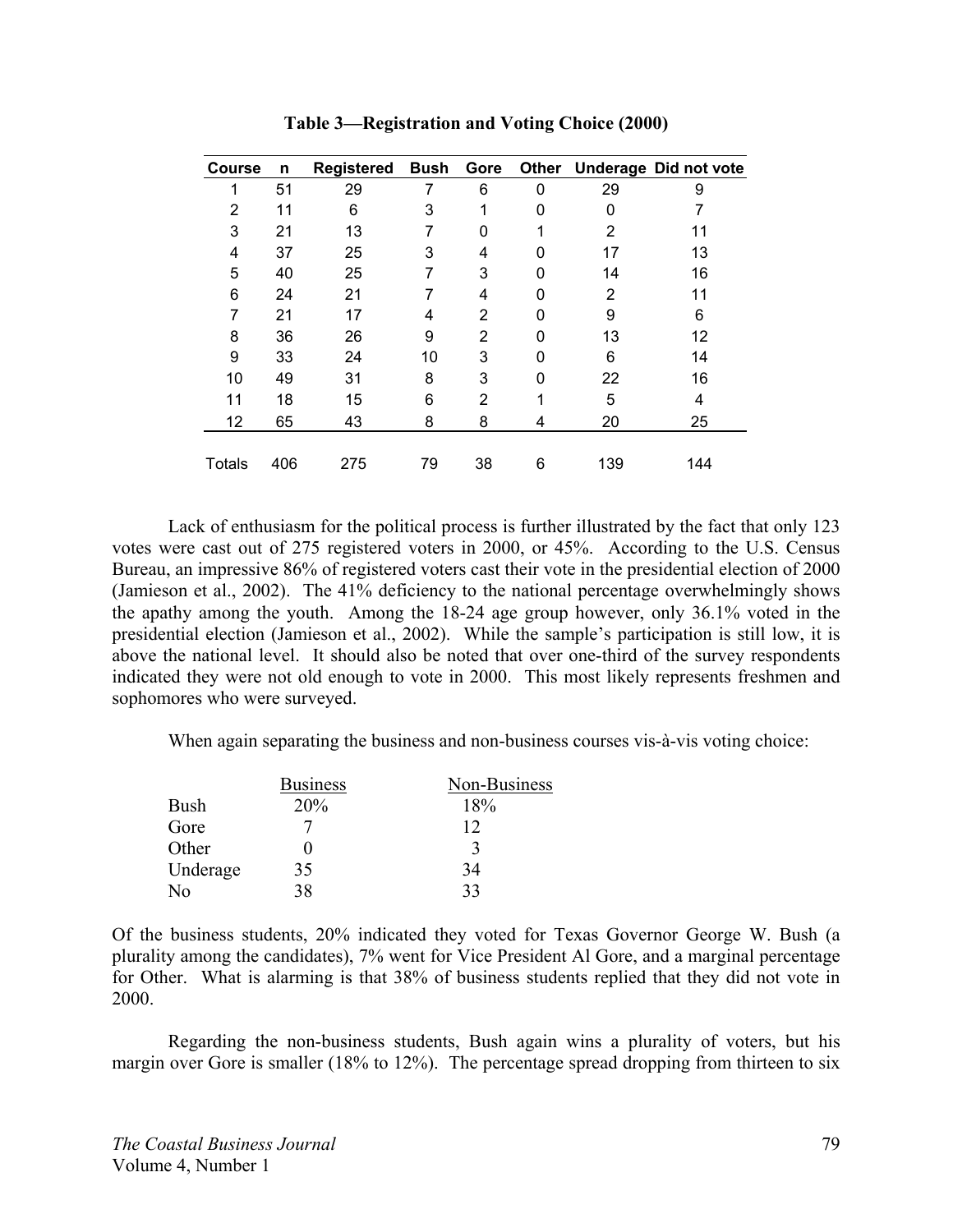when looking at the non-business students is not surprising due to political stereotypes. It has long been accepted that Republicans favor business and vice-versa, while the humanities tend to be more liberal. This stereotype is reinforced in this data. Also, notice that the percentage that voted Other rises from marginal to 3%. Again of concern is that 33% of non-business students replied that they did not cast a vote in 2000.

Of the actual votes cast in 2000:

|       | <b>Business</b> | Non-Business |
|-------|-----------------|--------------|
| Bush  | 72%             | 54%          |
| Gore  | 26              | 37           |
| Other |                 |              |

George W. Bush captured 72% of the business student vote, compared to only 26% for Gore and 2% for Other. When looking at the non-business students, again Bush's victory spread diminishes. Bush still wins a majority (54%), but Gore's percentage jumps to 37% among the non-business courses.

Recall that the next part of the survey dealt with the individual students' political leanings and the leanings of their primary caregiver. Table 4 reports the average political leaning for each class surveyed, as well as the average primary caregiver's leaning. Notice that most courses report an average of around five (which is middle of the road on the 1 to 10 liberal to conservative scale). Course 2, which is the Social Inequality class, had a 3.5 leaning, which favors the liberal side. Course 3 had an average leaning of 6.4, which is noticeably conservative.

| <b>Course</b> | n   | Leaning | <b>Primary Caregiver's Lean</b> | <b>Difference</b> |
|---------------|-----|---------|---------------------------------|-------------------|
| 1             | 51  | 5.2451  | 5.8431                          | $-0.5980$         |
| 2             | 10  | 3.5455  | 4.3636                          | $-0.8181$         |
| 3             | 20  | 6.3810  | 7.3500                          | $-0.9690$         |
| 4             | 37  | 5.1757  | 5.7432                          | $-0.5675$         |
| 5             | 39  | 4.8974  | 7.1500                          | $-2.2526$         |
| 6             | 23  | 4.8696  | 4.6957                          | 0.1739            |
| 7             | 28  | 5.7321  | 5.6250                          | 0.1071            |
| 8             | 39  | 5.6410  | 5.3590                          | 0.2820            |
| 9             | 34  | 5.2647  | 5.3143                          | $-0.0496$         |
| 10            | 53  | 5.5377  | 5.5377                          | 0.0000            |
| 11            | 18  | 6.2778  | 6.7222                          | $-0.4444$         |
| 12            | 68  | 5.1765  | 5.9265                          | $-0.7500$         |
|               |     |         |                                 |                   |
| <b>Totals</b> | 420 | 63.7441 | 69.6303                         | $-5.8862$         |

# **Table 4—Political Leanings**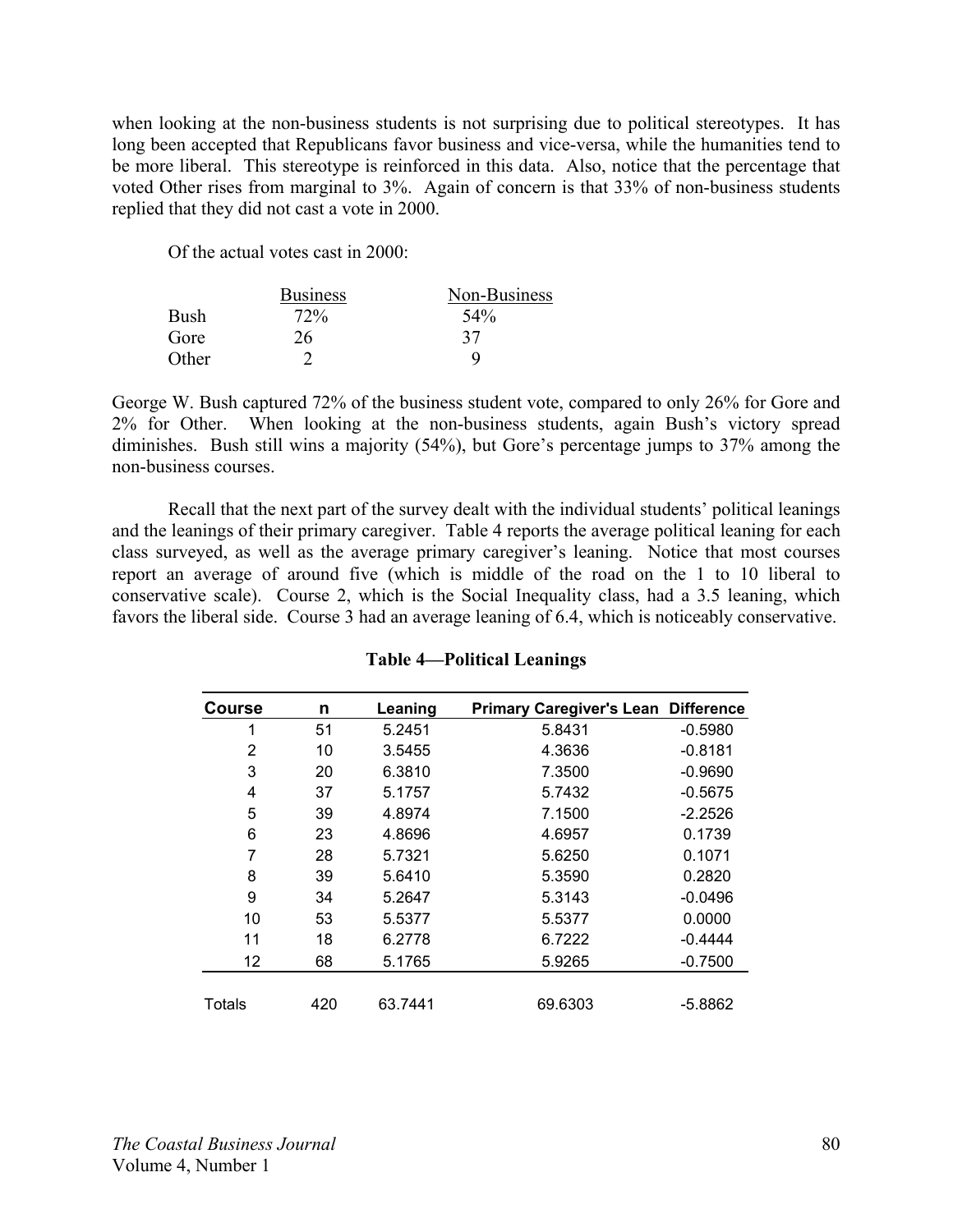When looking at the last column of Table 4, which subtracts the primary caregiver's leaning from student leaning, the biggest differences are seen in Courses 2, 3, and 5. A negative difference indicates that the average student leaning is less than (or less conservative than) that of the average primary caregiver. Of the twelve courses surveyed, eight have a negative difference value, suggesting that the average student is perhaps slightly less conservative than the average caregiver.

A t-test was performed on the average student leaning and the average caregiver leaning. With a t-statistic of  $-2.43$  (alpha = 0.05), we can reject the hypothesis that these two values are statistically the same (for both one and two-tailed tests). This may suggest that how a student is reared is not a primary factor in their future political beliefs. While we know that several factors will shape an individual student, perhaps too much emphasis is placed on upbringing. Be aware, how the student is reared is indeed meaningful. The Pearson correlation statistic is reported as 0.65, suggesting strong correlation. In future study, other variables such as student job/income, geographic location, parental income, classification, and age are but a few that should be included in assigning source of political leaning.

 Table 5 reports the results obtained by course from the four basic civics questions. Of 446 respondents, only 17.5% knew how many people are in the U.S. House of Representatives. Notice this number jumps to over 55% for knowing how many senators. Does this suggest the power of even numbers (either 2 senators per state or the number 100)? Only one-third of students knew who the Senate president is. In accepting either *Richard Cheney* or *the vice president* as the correct response, this is still a rather low number. The following were other responses to the question "Who is the president of the Senate?":

George W. Bush; Tom Daschle; the member who has been there the longest; George Bush, Sr.; the House speaker; there isn't one; Bill Frist; Strom Thurmond; Tom Ridge; a middle-aged white male; Newt Gingrich; Colin Powell; Howard Dean; the president protempore; Donald Rumsfeld; John Ashcroft; John McCain; Richard Gephardt; Condi Rice,

and other permutations of the above. These responses are not reported here in order to be humorous, but simply to make a point. Two-thirds of the respondents did not know the answer, and of those who even attempted to know, clearly took names heard from the news media. Some of the above responses, while incorrect, can be interpreted as somewhat encouraging. For example, Tom Daschle (the Senate minority leader at the time), Bill Frist (the Senate majority leader), and the president pro-tempore (Ted Stevens) are not wildly incorrect answers. However, Thurmond (deceased former senator from South Carolina), Rumsfeld (the secretary of defense), Ashcroft (the attorney general at the time), Gephardt (former House speaker, not even in the Senate), and Rice (the national security adviser at the time) are clearly proverbial shots in the dark.

 Table 5 also reports the number who correctly chose the House of Representatives as the origin of tax legislation. In my opinion, this is the most difficult of the four questions, but the 60% correct responses undoubtedly arise given the fact that students were given a choice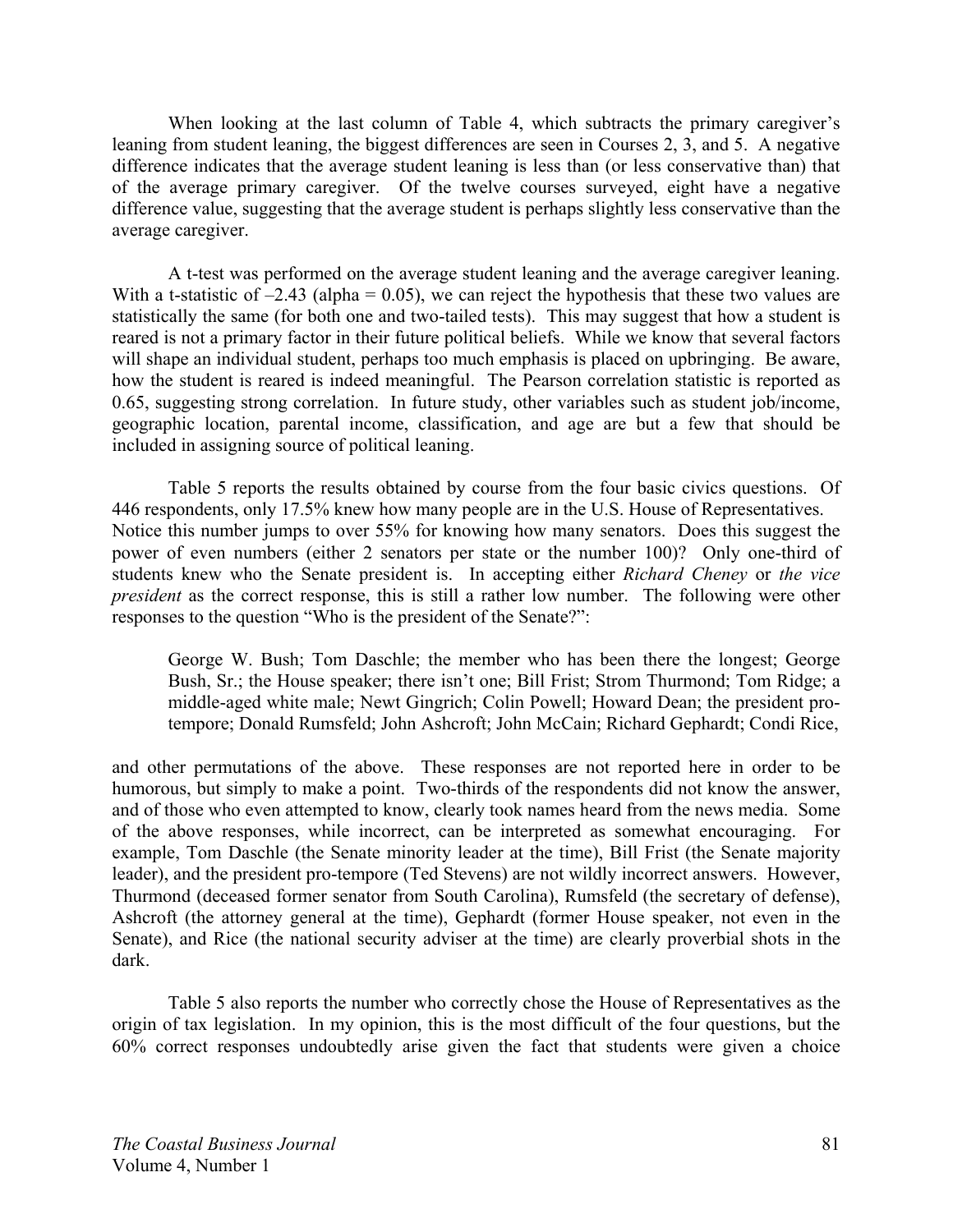between the House and Senate. If students had to write in the response (as with the other three questions), this number would have been starkly lower.

| <b>Table 5—Basic Civics Questions</b> |     |    |     |                                                   |     |  |
|---------------------------------------|-----|----|-----|---------------------------------------------------|-----|--|
| <b>Course</b>                         | n   |    |     | # House # Senate Senate President Tax Legislation |     |  |
| 1                                     | 55  | 1  | 25  | 12                                                | 33  |  |
| 2                                     | 13  | 4  | 4   | 5                                                 |     |  |
| 3                                     | 21  |    | 9   | 6                                                 | 13  |  |
| 4                                     | 40  | 3  | 19  | 7                                                 | 21  |  |
| 5                                     | 41  | O  | 20  | 6                                                 | 21  |  |
| 6                                     | 24  |    | 13  | 13                                                | 9   |  |
| 7                                     | 30  | 9  | 18  | 5                                                 | 17  |  |
| 8                                     | 40  | 8  | 20  | 16                                                | 28  |  |
| 9                                     | 35  | 5  | 23  | 10                                                | 23  |  |
| 10                                    | 57  | 17 | 35  | 25                                                | 31  |  |
| 11                                    | 20  | 5  | 13  | 10                                                | 15  |  |
| 12                                    | 70  | 18 | 48  | 34                                                | 50  |  |
| <b>Totals</b>                         | 446 | 78 | 247 | 149                                               | 268 |  |

 Regarding the midterm election of 2002, Table 6 illustrates voter participation. Of the voting-age voters (respondents minus underage), only 13% cast a vote in  $2002$ .<sup>1</sup> This is in line with the overall electorate in midterm elections, but a much smaller figure. According to the U.S. Census Bureau, the voting turnout was 46% of the citizen population (Day and Holder, 2004). It should be noted however that 18-24 year-olds turned out at only 19% (with 43% reported registered), which is above the sample's average (Day and Holder, 2004). As far as the business/non-business analysis in the survey, the percentage of those of voting age that voted in 2002 was 10.5% and 17%, respectively.

As a control group, the faculty and staff of the College of Business (COB) at the university were also surveyed. Table 7 shows the political affiliation of the COB faculty and staff. Nearly 45% classify themselves as Republican. Surprisingly, in line with the student results described above, the number of Independents is quite large.

<u>.</u>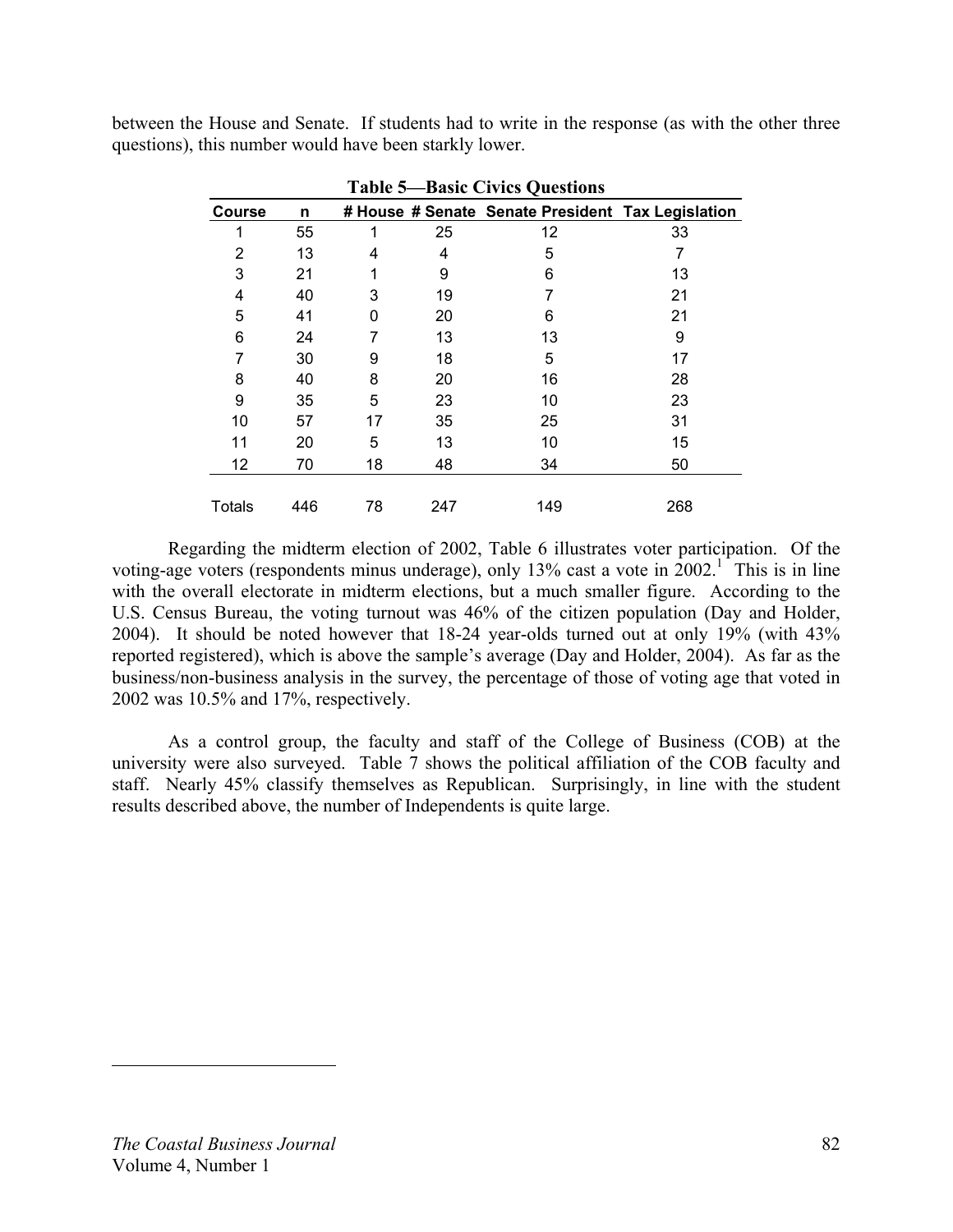| Course        | n   | <b>Underage</b> | <b>No</b> | <b>Yes</b> |
|---------------|-----|-----------------|-----------|------------|
| 1             | 38  | 15              | 20        | 3          |
| 2             | 11  | 0               | 9         | 2          |
| 3             | 21  | 0               | 20        | 1          |
| 4             | 37  | 8               | 24        | 5          |
| 5             | 40  | 6               | 32        | 2          |
| 6             | 24  | 0               | 19        | 5          |
| 7             | 21  | 1               | 19        | 1          |
| 8             | 36  | 5               | 27        | 4          |
| 9             | 33  | 2               | 28        | 3          |
| 10            | 49  | 6               | 37        | 6          |
| 11            | 18  | 0               | 12        | 6          |
| 12            | 65  | 6               | 52        | 7          |
| <b>Totals</b> | 393 | 49              | 299       | 45         |
| 13.08         |     |                 |           |            |

**Table 6—Voter Participation--2002** 

**Table 7—Faculty and Staff Political Affiliation** 

|    |            | Party           |             |          |       |       |
|----|------------|-----------------|-------------|----------|-------|-------|
| n  | Republican | <b>Democrat</b> | Independent | $(\%)$ R | '%) D | (%)   |
| 36 |            |                 | 10          | 44 44    |       | 33.33 |

 Table 8 illustrates the seriousness of civic responsibility as age increases. Thirty-four of 37 were registered, and over 90% of the registered faculty and staff cast a vote in 2000. In the COB, Bush beats Gore by a 2:1 margin.

|  | Table 8—Faculty and Staff Registration and Voting Choice (2000) |  |
|--|-----------------------------------------------------------------|--|
|--|-----------------------------------------------------------------|--|

| n                                                      | <b>Registered</b> | <b>Bush</b> | Gore | Other | Did not vote No response |  |
|--------------------------------------------------------|-------------------|-------------|------|-------|--------------------------|--|
| 37                                                     | 34                | 20.         | 11)  |       |                          |  |
|                                                        |                   |             |      |       | 31                       |  |
| Votes cast                                             |                   |             |      |       |                          |  |
| Percentage of registered faculty/staff who cast a vote |                   |             |      |       | 91.18                    |  |

 As far as the civics questions go however, the faculty and staff also performed poorly. In Table 9, only 24% knew how many individuals make up the U.S. House of Representatives. (Although this is up from the 17.5% of students who knew.) The faculty and staff of the COB did perform better than the students on each question, but the overall performance of the faculty and staff as a whole was not noticeably better.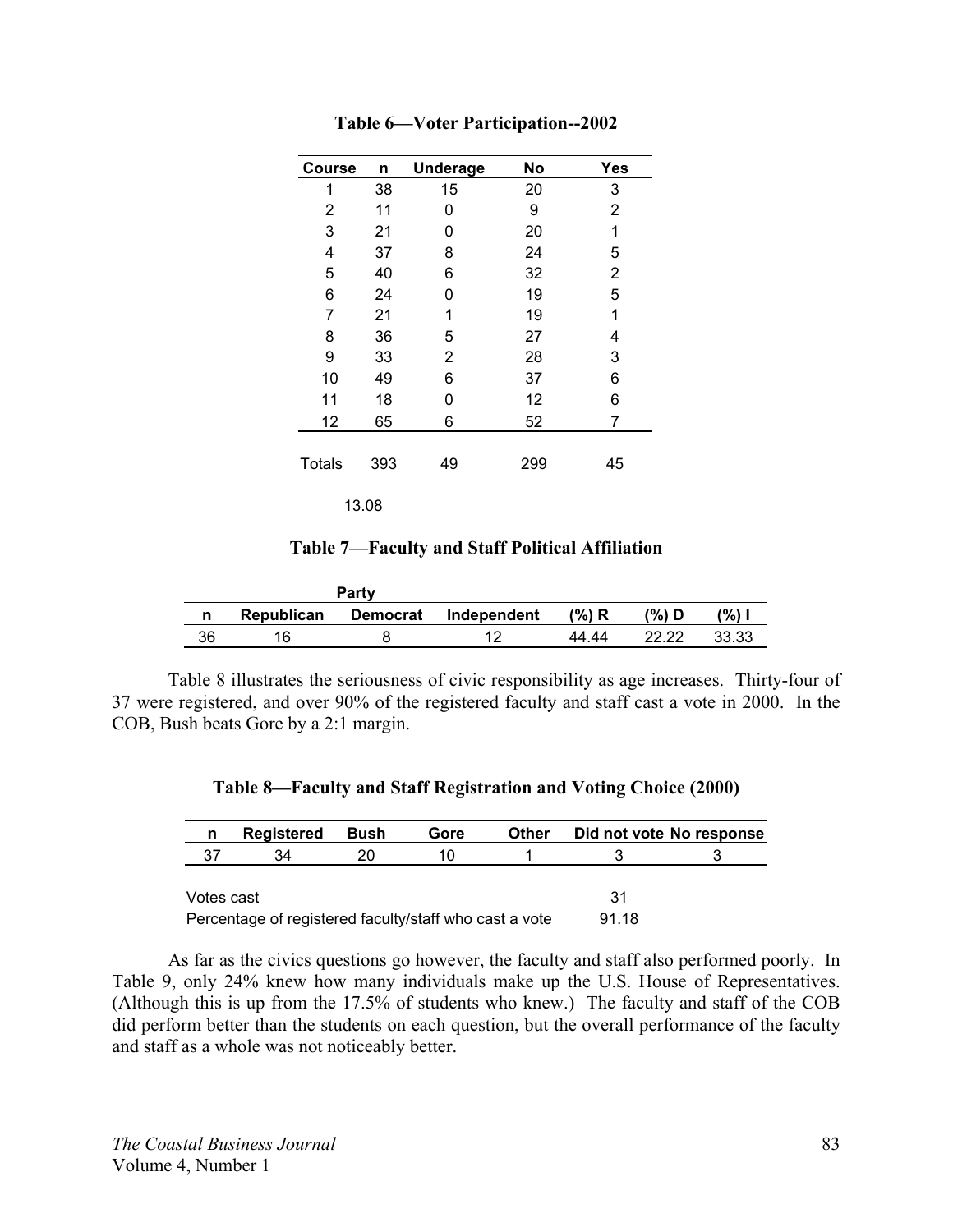| N              | # House | # Senate | <b>Senate President Tax Legislation</b> |       |
|----------------|---------|----------|-----------------------------------------|-------|
| 37             |         | つつ       |                                         | 31    |
|                |         |          |                                         |       |
| $(\%)$ Correct | 24.32   | 59.46    | 45.95                                   | 83.78 |

| Table 9—Faculty and Staff Basic Civics Questions |  |
|--------------------------------------------------|--|
|--------------------------------------------------|--|

Lastly, the faculty and staff vote participation in 2002:

| Yes | 54% |
|-----|-----|
| No  | 41  |
| N/A | 5   |

Over half of the respondents voted in the 2002 midterm election. This is above the percentage of the eligible national electorate who cast a vote in 2002 (46%), and well above the student sample.

# **CONCLUDING REMARKS**

 This paper has shown that while the sample of students from the university are more politically active than the national level for the 18-24 age group, they are still generally apathetic to the political process. A small sample of faculty and staff in the College of Business was also conducted, and it was found that both civic awareness and political participation increase with age. Table 10 shows a summary of the participation statistics of the national elections of 2000 and 2002. Notice that of the voting-age voters in the student survey, the non-business students had a higher participation rate in both 2000 and 2002 than the business students. Both performed better than the national 18-24 group in 2000 (although not 2002). The COB faculty and staff participated in far greater numbers than either category of students. This reinforces the notion that political activity increases with age. Additionally, the faculty and staff performed at a higher percentage than the national level in both elections, suggesting reinforcement of the positive relationship between vote participation and education.

| Table TV—Summary Statistics |      |                                     |             |             |  |
|-----------------------------|------|-------------------------------------|-------------|-------------|--|
| Demographic                 |      | % Registered 2000 % Registered 2002 | % Vote 2000 | % Vote 2002 |  |
| <b>Total Student Sample</b> | $-$  | *68.0                               | 46.1        | 13.1        |  |
| <b>Business</b>             | --   | $*67.9$                             | 42.9        | 10.5        |  |
| Non-Business                | $-$  | $*67.5$                             | 50.4        | 17.0        |  |
| <b>COB Faculty/Staff</b>    | --   | $*91.9$                             | 83.8        | 54.0        |  |
| <b>Total Population</b>     | 69.5 | 66.5                                | 59.5        | 46.1        |  |
| National 18-24              | 50.7 | 43.0                                | 36.1        | 19.3        |  |

**Table 10—Summary Statistics** 

\* denotes 2004

The percentages for the student and faculty & staff samples in 2000 and 2002 reflect the percentage of the voting-age who voted (n - Underage).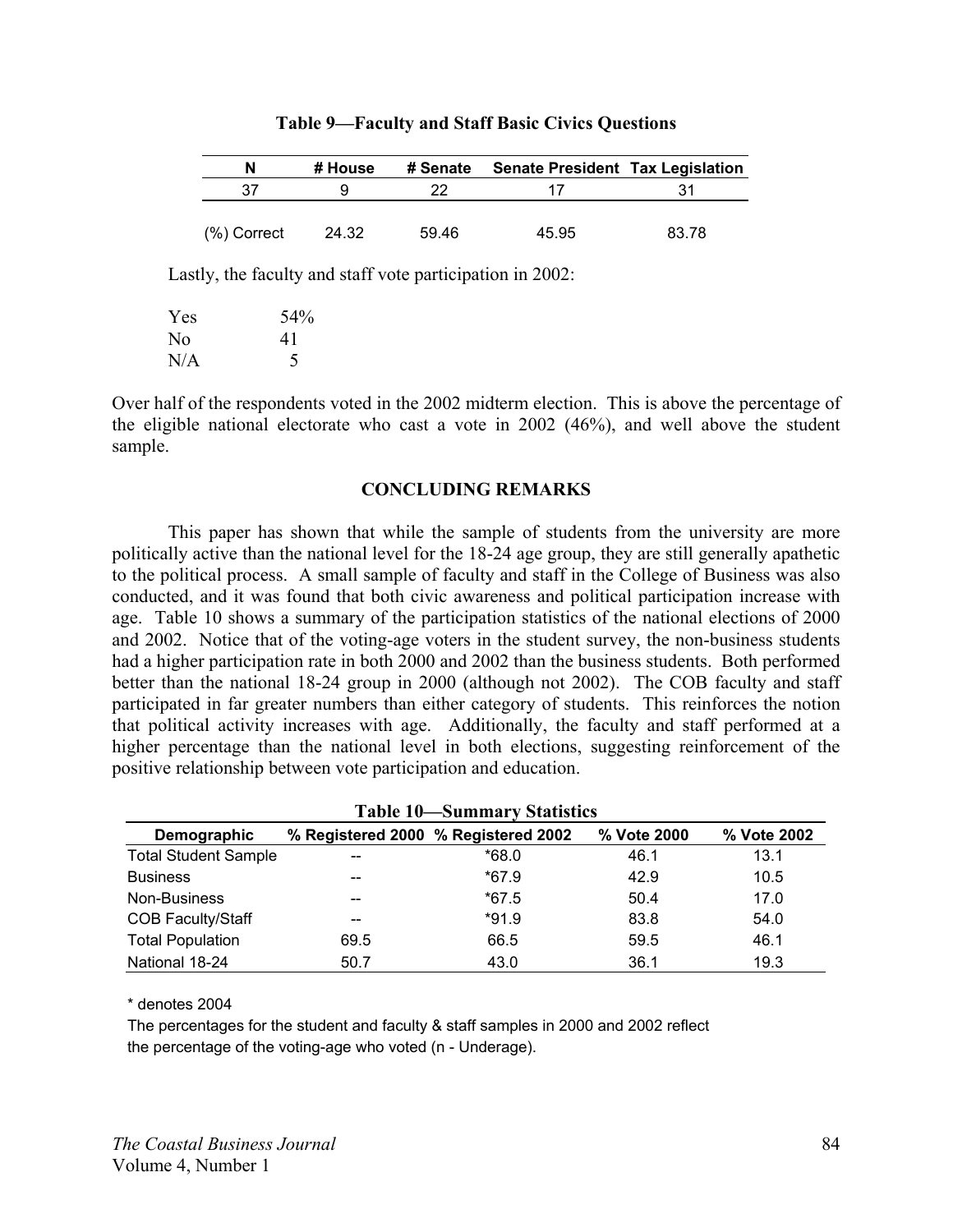While the survey was given to more than six percent of the student body, one must remember that these results are only from a representative sample. Since the audience was captive, and that not all students necessarily attended class the day the surveys were given, some may dispute that the sample is random. But it cannot be disputed that the sample is broad. It would add considerably to the literature if colleges and universities nationwide would give specific surveys to incoming freshmen and outgoing seniors. This would more properly show if university faculties are imparting civic awareness and social responsibility to their students.

 In discussing youth voter apathy with the students at the university, students have replied that some reasons they don't vote are either that their vote won't matter (which the 2000 election should have proven incorrect), political decisions do not personally affect them, or they are uninformed. This would seem to be in line with Downsian theory (1957), in that given an infinitesimal probability that one person can affect the result of a general election, the costs of voting will exceed the benefits from voting for an individual. It would be interesting to provide a survey to several age groups about whether they indeed feel that their vote does not matter, especially with a polarized electorate. Somewhat related work on this has been done by Hofstetter (1973), who found that with the increased competitiveness of a race, there will be increased civic participation. This was most certainly true for the recently completed presidential election of 2004. According to the Center for Information and Research on Civic Learning and Engagement (CIRCLE), the turnout of 18-24 year-olds in the 2004 election was around 42.3 percent, which was higher than in the 2000 election. Additionally, CIRCLE estimates that voters 18-24 years of age backed Senator Kerry over President Bush by a margin of 56 percent to 43 percent. Lastly, overall turnout was nearly 60 percent of those eligible, which the Committee for the Study of the American Electorate (CSAE) estimates is the highest since the close election of 1968. This would tend to add robustness to Hofstetter's results.

 Nevertheless, the future appears to be brighter for the 18-24 age group, if the data from these students is any indication. The continuing participation of students in national essay contests is a beginning. Also, the John F. Kennedy School of Government at Harvard University oversees the Vanishing Voter Project, which is trying to energize the electorate. With the actions of both major political parties working to engage the youth, this may lead to a much-needed active response from this target audience.

# **ENDNOTES**

1. Michael Negron addressed the Democratic National Convention 2004 in Boston. Princella Smith addressed the Republican National Convention 2004 in New York.

2. One professor gave the survey in two of his General Organic Chemistry II sections. The author folded these two sections into one course given that is how they were received. From this moment on then, the paper will discuss the surveying of twelve courses.

3. It should be noted that one class did not have enough surveys for every student (Course 1). Only half the students in that class could therefore participate.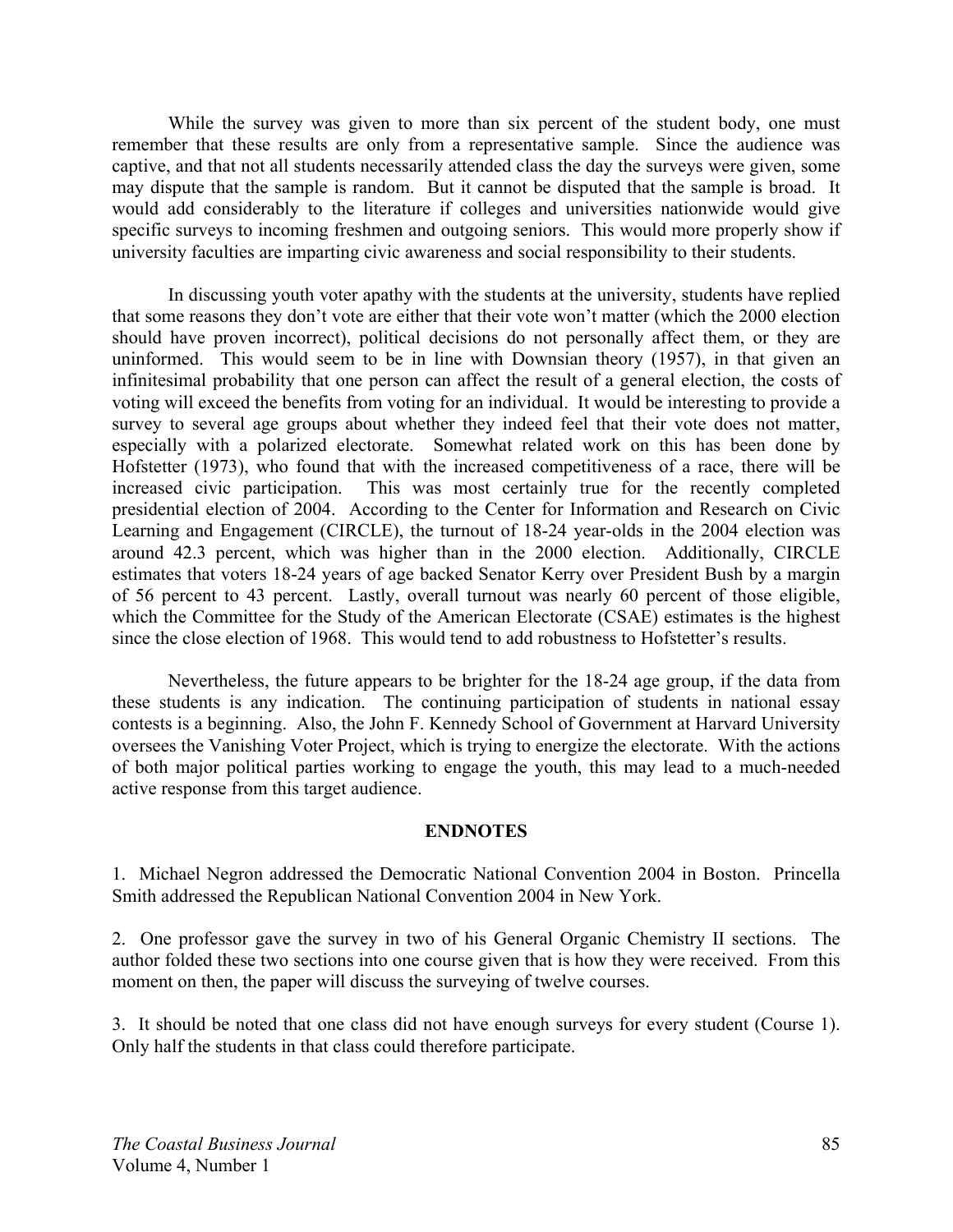4. It should be noted that at the surveyed university, business students are required to take Business Ethics. I did not include this in the listing of business courses because philosophy students may also take this course if they wish.

5. Given that the surveys were provided to each student and returned by the faculty member overseeing the surveyed class, I have no way of knowing if each student completed a survey. Undoubtedly, if anyone chose not to participate, this number would be very small given the number of responses that were returned. Accordingly, no response rate was calculated, and hence no error margin. Where reported, of students that decided not to respond to a question, the exact number of non-responses (N/A) is given.

6. Looking back on the results, students should have been given the option of "Other" as well, as a couple of students identified themselves as "Reform" or "Libertarian." The idea when the survey was given was to allow students to opt out of identifying themselves with one of the two major parties. I feel this does not significantly affect any of the results reported here.

7. It should be noted that a few students in junior and senior level classes indicated they were not old enough to vote in the midterm election of 2002. This is unlikely. If the typical junior is 20 years old, then that person would likely have been able to vote in 2002. Perhaps a handful of these students do not know their  $26<sup>th</sup>$  Amendment right.

8. My thanks to Dr. Pam Martin for pointing out this project. Information can be found at www.vanishingvoter.org.

# **REFERENCES**

- Benewick, R. J., A. H. Birch, J. G. Blumler, and Alison Ewbank. 1969. "The Floating Voter and the Liberal View of Representation." *Political Studies*. 17, 177-95.
- Bennett, Stephen E. 1997. "Why Young Americans Hate Politics, and What We Should Do About It." *PS: Political Science and Politics*. 30:1, 47-53.
- Berelson, Bernard R., Paul F. Lazarsfeld, and William N. McPhee. 1954. *Voting. A Study of Opinion Formation in a Presidential Campaign*. Chicago: The University of Chicago Press.
- Boyte, Harry C. 1991. "Turning on Youth to Politics; Beyond Community Service." *The Nation*. 252:18, 626.
- Center for Information and Research on Civic Learning and Engagement (CIRCLE). November 9, 2004. "Turnout of Under-25 Voters Up Sharply." www.civicyouth.Org/PopUps/ Release\_1824final.pdf, April 28, 2005.
- Center for Information and Research on Civic Learning and Engagement (CIRCLE). November 8, 2004 (updated January 25, 2005). "Youth Voting in the 2004 Election." www.civicyouth.org/PopUps/FactSheets/FS-PresElection04.pdf, April 28, 2005.
- Committee for the Study of the American Electorate (CSAE). November 4, 2004. "President Bush, Mobilization Drives Propel Turnout to Post-1968 High. Kerry, Democratic Weakness Shown." www.fairvote.org/reports/CSAE2004electionreport.pdf, April 28, 2005.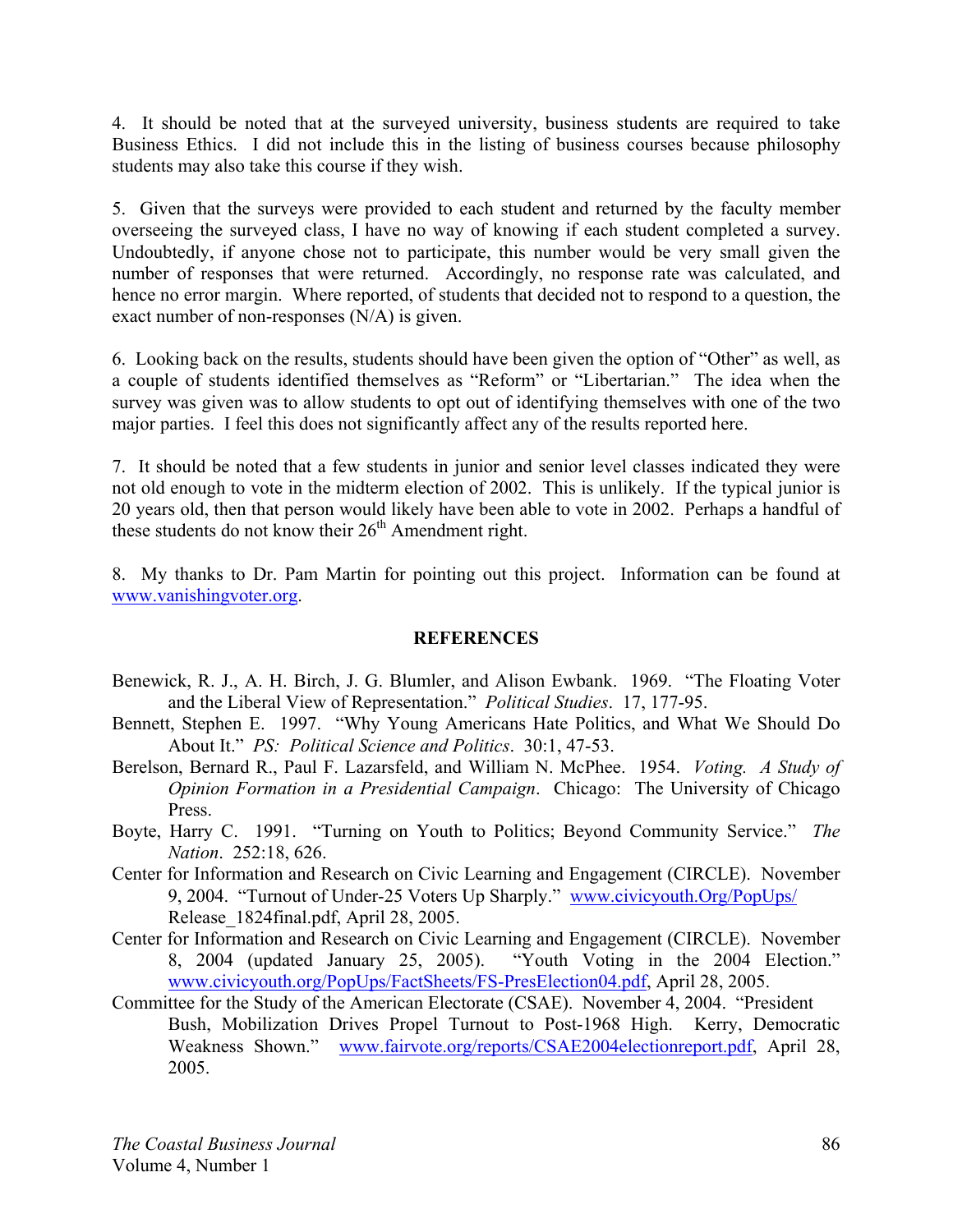- Cone, Richard, David D. Cooper, and Elizabeth L. Hollander. 2001. "Voting and Beyond— Engaging Students in Our Representative Democracy." *About Campus*. 6, 2-8.
- Craig, Stephen C. 1985. "Partisanship, Independence, and No Preference: Another Look at the Measurement of Party Identification." *American Journal of Political Science*. 29:2, 274- 90.
- Day, Jennifer C. and Kelly Holder. July 2004. "Current Population Reports—Voting and Registration in the Election of November 2002," U.S. Census Bureau. www.census.gov/prod/2004pubs/p20-552.pdf, August 25, 2004.
- Downs, Anthony. 1957. *An Economic Theory of Democracy*. New York: Harper and Row.
- Dreyer, Edward C. 1971. "Media Use and Electoral Choices: Some Political Consequences of Information Exposure." *Public Opinion Quarterly*. 35, 544-53.
- Gillespie, Ed. July 20, 2004. "Bush's Agenda Rocks." *USA Today*, 12A.
- Hofstetter, C. Richard. 1973. "Inter-Party Competition and Electoral Turnout: The Case of Indiana." *American Journal of Political Science*. 17:2, 351-66.
- Jamieson, Amie, Hyon B. Shin, and Jennifer Day. February 2002. "Current Population Reports—Voting and Registration in the Election of November 2000," U.S. Census Bureau, www.census.gov/prod/2002pubs/p20-542.pdf, August 25, 2004.
- Keiser, Meredith. 2000. "Young Adults and Civic Participation." *National Civic Review*. 89:1, 33.
- Key, V. O., Jr., with the assistance of Milton C. Cummings, Jr. 1966. *The Responsible Electorate. Rationality in Presidential Voting 1936-1960*. Cambridge: Harvard University Press.
- Levine, Arthur and Jeanette S. Cureton. 1998. "Student Politics: The New Localism." *The Review of Higher Education*. 21:2, 137-50.
- Loeb, Roger C. and Patricia M. Magee. 1992. "Changes in Attitudes and Self-Perceptions During the First Two Years of College." *Journal of College Student Development*. 33, 348-55.
- Lottes, Ilsa L. and Peter J. Kuriloff. 1994. "The Impact of College Experience on Political and Social Attitudes." *Sex Roles: A Journal of Research*. 31:1-2, 31.
- McAuliffe, Terry. July 20, 2004. "Kerry Offers New 'Flava'." *USA Today*, 12A.
- McDonald, Michael P. and Samuel L. Popkin. 2001. "The Myth of the Vanishing Voter." *American Political Science Review*. 95:4, 963-74.
- Miller, Arthur H. and Martin P. Wattenberg. 1983. "Measuring Party Identification: Independent or No Partisan Preference?" *American Journal of Political Science*. 27:1, 106-21.
- Negron, Michael, and Princella Smith. August 30, 2004. "Young Voters Can Determine This Election. Think About It." *USA Today*, 15A.
- Nelson, Michael. 1995. "Why Americans Hate Politics and Politicians." *PS: Political Science and Politics*. 28:1, 72-77.
- Pedersen, Johannes T. 1978. "Political Involvement and Partisan Change in Presidential Elections." *American Journal of Political Science*. 22:1, 18-30.
- *The Princeton Review*. July 28, 2004. "Top 10 Most Politically Conservative Colleges." <http://encarta.msn.com/college\_article\_ConservativeColleges…>, July 28, 2004.
- *The Princeton Review*. July 28, 2004. "Top 10 Most Politically Liberal Colleges." <http://encarta.msn.com/college\_article\_LiberalColleges…>, July 28, 2004.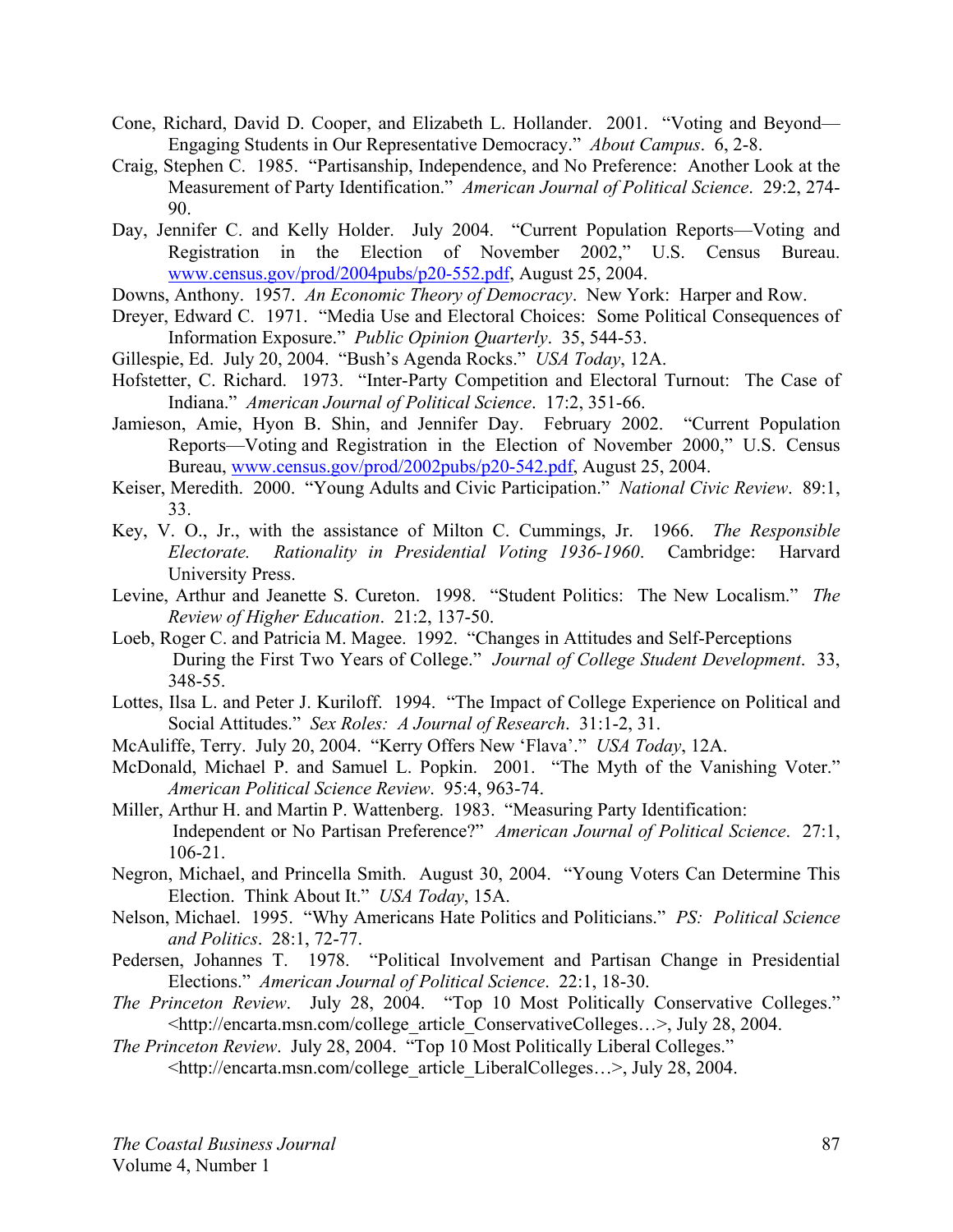- Shapiro, Ben. 2004. *Brainwashed: How Universities Indoctrinate America's Youth*. Nashville: WND Books.
- Strama, Mark. 1998. "Overcoming Cynicism: Youth Participation and Electoral Politics." *National Civic Review*. 87:1, 71.
- U.S. Census Bureau: State and County QuickFacts of South Carolina, last revised July 9, 2004.
- U.S. Census Bureau. July 19, 2000. "Table A-1—Reported Voted and Registered by Race, Hispanic Origin, Sex, and Age." <www.census.gov/population/socdemo/ voting/history/htab01.txt>, August 26, 2004.
- *USA Today* Editorial Page. July 20, 2004. "Old Thinking by Kerry, Bush Tunes Out Youngest Voters." *USA Today*, 12A.
- Vanderkam, Laura. February 9, 2004. "Conservatives Tune In, Drop Out After College." *USA Today*, 17A.

www.vanishingvoter.org, September 10, 2004.

# **ABOUT THE AUTHOR**

**Dennis S. Edwards** received his Ph.D. in economics from Louisiana State University in 2002, where he also completed a M.S. He has written papers concerning foreign direct investment (FDI) and international trade, Bayesian forecasting, and factor dependence and output tariffs. He graduated from Murray State University in 1995 with a B.A. in economics with governmental emphasis. He is an assistant professor of economics at Coastal Carolina University. He also wishes to thank Leslie Carter and Rebecca Harrelson for valuable assistance.